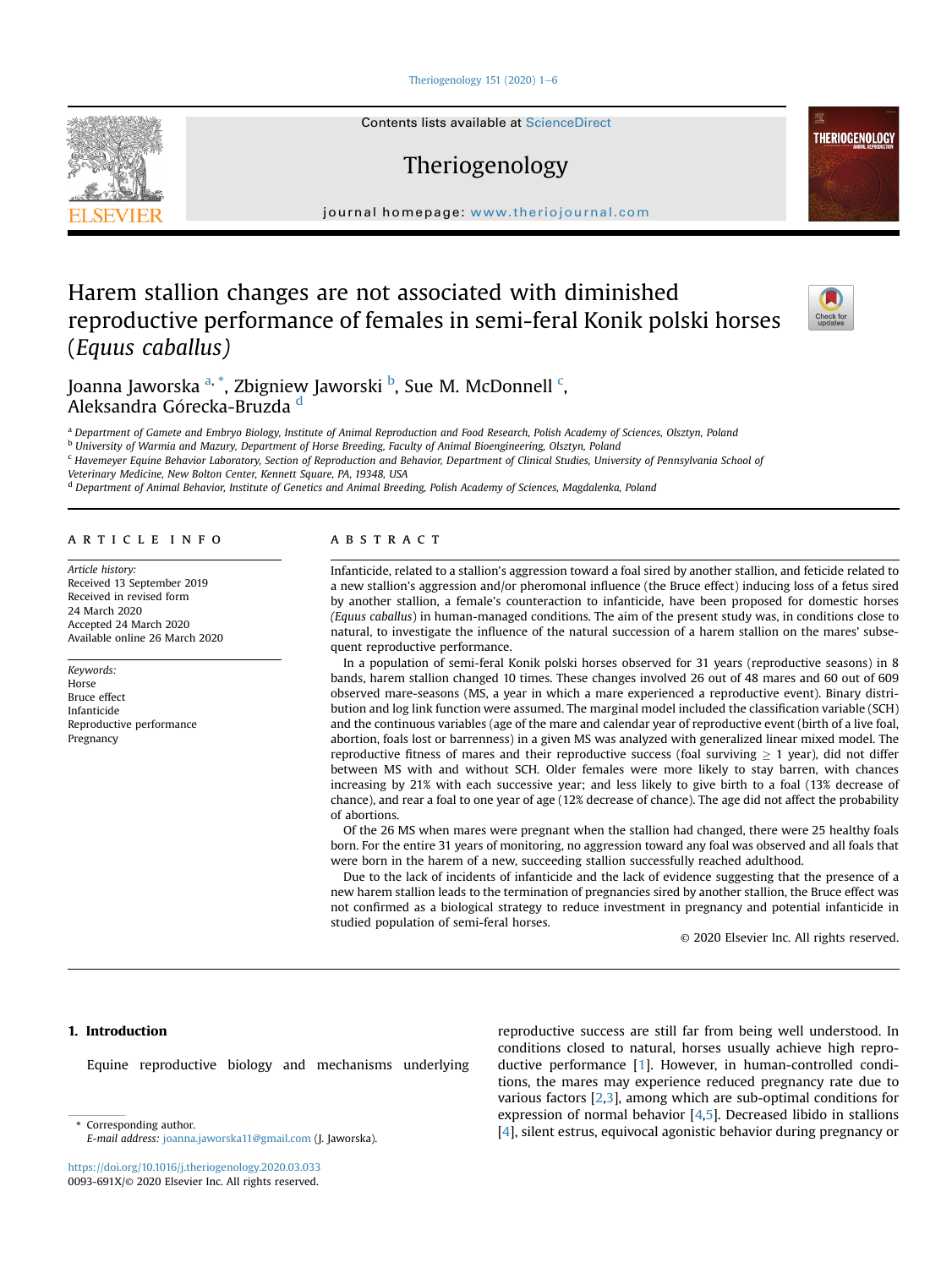pseudo-receptive behavior in early pregnancy in mares [\[6](#page-5-0)[,7\]](#page-5-1) may mislead breeders, especially when ultrasound examination is not a routine stud practice. Also, other behavioral mechanisms such as infanticide and feticide are proposed to be responsible for decreased pregnancy rates in mares  $[8-10]$  $[8-10]$  $[8-10]$  $[8-10]$ .

Infanticide and feticide, two phenomena related to a male's aggression potentially enhancing his reproductive success, have been suggested for several mammalian species  $[11–25]$  $[11–25]$  $[11–25]$  $[11–25]$  $[11–25]$ , including wild equids [[16,](#page-5-4)[26](#page-5-5)]. Infanticide is defined as killing vulnerable infants by a male who has not sired them, especially after taking over a group of females [[16,](#page-5-4)[20,](#page-5-6)[23](#page-5-7)]. The rationale for this male behavior is that it brings direct benefits, such as the more rapid return of the female to fertility than would not otherwise occur or the prevention of misled parental care [[20](#page-5-6)].

In feral horses, only single cases of stallions killing foals have been described [\[13](#page-5-8),[16](#page-5-4)[,18\]](#page-5-9). Moreover, the observed cases of stallions' infanticide occurred mainly under unstable conditions such as high population density [[16\]](#page-5-4) or in populations in which stallions were released only occasionally to breed with mares during the reproductive season [[13\]](#page-5-8).

Another potential aggression-related mechanism  $-$  termination of early pregnancy in females exposed to an unfamiliar male or its chemical signals ('Bruce effect')  $-$  is believed to be females' counterstrategy to male infanticide [\[19](#page-5-10)[,20\]](#page-5-6). The Bruce effect was first observed and described in mice  $[27-29]$  $[27-29]$  $[27-29]$  $[27-29]$ . Since the costs of pregnancy and offspring upbringing are high for females, terminating a pregnancy sired by a predecessor prevents energy waste in production of offspring that most likely will be lost due to possible infanticide of successor males. The Bruce effect has been studied and described thoroughly in rodents; however, observations have also been performed for other species  $[9,14,30-33]$  $[9,14,30-33]$  $[9,14,30-33]$  $[9,14,30-33]$  $[9,14,30-33]$  $[9,14,30-33]$ . In a feral horse population, Berger [[34](#page-5-15)] observed forced copulations by stallions when taking over a band of mares that he concluded led to abortions of early pregnancies. However, such behavior has not been described by any other author. Recently, questionnaire-based surveys of horse owners were conducted for domestic mares  $[8-10]$  $[8-10]$  $[8-10]$  $[8-10]$ . The results suggest that mares inseminated away from home, either naturally or artificially, were at higher risk of abortion after returning home compared to mares pregnant from the home stallion, especially when they experienced contact with a male separated by a fence. In this case, as suggested by latter authors, the mare cannot confuse the home stallion about his paternity, which may occur when she is placed in the same enclosure as the home stallion, so she " 'manipulates' the male's paternity assessment by promiscuous mating (which) may explain a common increased incidence of foetal loss in domestic horses" [[8](#page-5-2)]. In contrast, Asa et al. [[35](#page-5-16)], who observed a group of pregnant mares with a stallion that had not sired their pregnancies, never noticed such cases. Clearly, except for the cited studies, there is still much to learn about the drivers of variation in female reproduction in free-roaming horses.

The aim of the present study was, in conditions close to natural, to investigate the negative influence of the succession of a new harem stallion on the mares' subsequent reproductive performance. We discussed the concept of potential infanticide and feticide in horses  $[8-10,13,16,18]$  $[8-10,13,16,18]$  $[8-10,13,16,18]$  $[8-10,13,16,18]$  $[8-10,13,16,18]$  $[8-10,13,16,18]$  $[8-10,13,16,18]$  regarding the hypothetical reproductive benefits. We hypothesize that if both infanticide and feticide occur in horses, the reproductive fitness of mares measured in terms of the numbers of abortions, foals born, and foals that survived  $\geq$  one year will differ before and after stallion takeovers of the mares or after mare's migration. With direct observation, we can document stallions' aggression toward foals and forced or allowed copulations with pregnant mares. To investigate our hypotheses, we reviewed the database from 31 years detailing the migration and reproduction of a herd of Konik polski horses managed under semi-feral conditions. Such a long timeframe of observations provides detailed information about reproductive events. Considering the longevity of horses up to 30 years or greater, these records spanned the lifetimes of many of individuals.

# 2. Material and methods

#### 2.1. Ethical note

The study involved the analysis of breeding records and regular observations of animals from a distance. No experimentation was performed given European directive 2010/63/EU and the Polish laws related to ethics in animal experimentation. The animals were under the care of the staff of the Experimental Station of Polish Academy of Science in Popielno, Poland.

## 2.2. Study site

Between 1986 and 2017 semi-feral Konik polski horses were observed daily in their sanctuary situated on a peninsula in northeastern Poland by one of the coauthors (ZJ). Konik polski horses were introduced to the sanctuary in 1956 as probable descendants of extinct Tarpans (Equus caballus gmellini Ant. forma silvatica Vet.) to experimentally prove their adaptability to and survival in natural East European environmental conditions [[1,](#page-4-0)[36](#page-5-17)[,37](#page-5-18)]. The available area is 16.2  $km<sup>2</sup>$  of forests, some grassland, and wetlands. The sanctuary is surrounded on the east and west by lakes, which are natural borders. On the north and the south, the sanctuary is fenced. With annual surplus offspring removal, the habitat meets the nutritional and spatial needs of all horses throughout the year, limiting the influences of ecological pressures such as feed shortage or a high stocking rate on social structure of herds.

## 2.3. Animals

For the present study we defined a "harem" as a social group of an individual stallion and his mares (male-females group) while as a "band" we define a stable group of mares that can be harems of several stallions in case they change. Horses run freely and are unmanaged except for the annual removal of young offspring due to restricted area available to horses. Some colts and fillies are left for parents' replacement. When remaining in the herd, young horses naturally disperse from the natal group, usually at the age of 25 months  $\pm$  11 months. Male offspring generally remain in their natal harem band longer than young females. Sporadically, new horses from other sanctuaries are introduced. For approximately ten generations, this system has ensured the persistence of the population with minimal inbreeding. Individual horses are recognized based on markings and freeze brands. The horses live in distinct, freely formed bands. The succession of harem males occurs as a result of fights between stallions, mostly between a young stallion and its sire. In the majority of cases, the defeated stallion dies in the following months. Young mares are accepted by another stallion, and their lifetimes often reach 25 years or more (up to 34 years old for the most long-lived mare).

Over the 31 years of this study, the number of separate harem bands in the sanctuary at any one time ranged from three to five. Each band consisted of  $1-10$  mares and one stallion. No multistallion or bachelor groups were formed during the observation period. Altogether 8 bands, 11 harems, 11 stallions and 50 mares were observed and recorded. All horses are under a genetic resources protection program according to the Convention on Biological Diversity [\(https://www.cbd.int/\)](https://www.cbd.int/) and are entered in the Konik polski studbook.

All dates of birth and death of the horses in the sanctuary were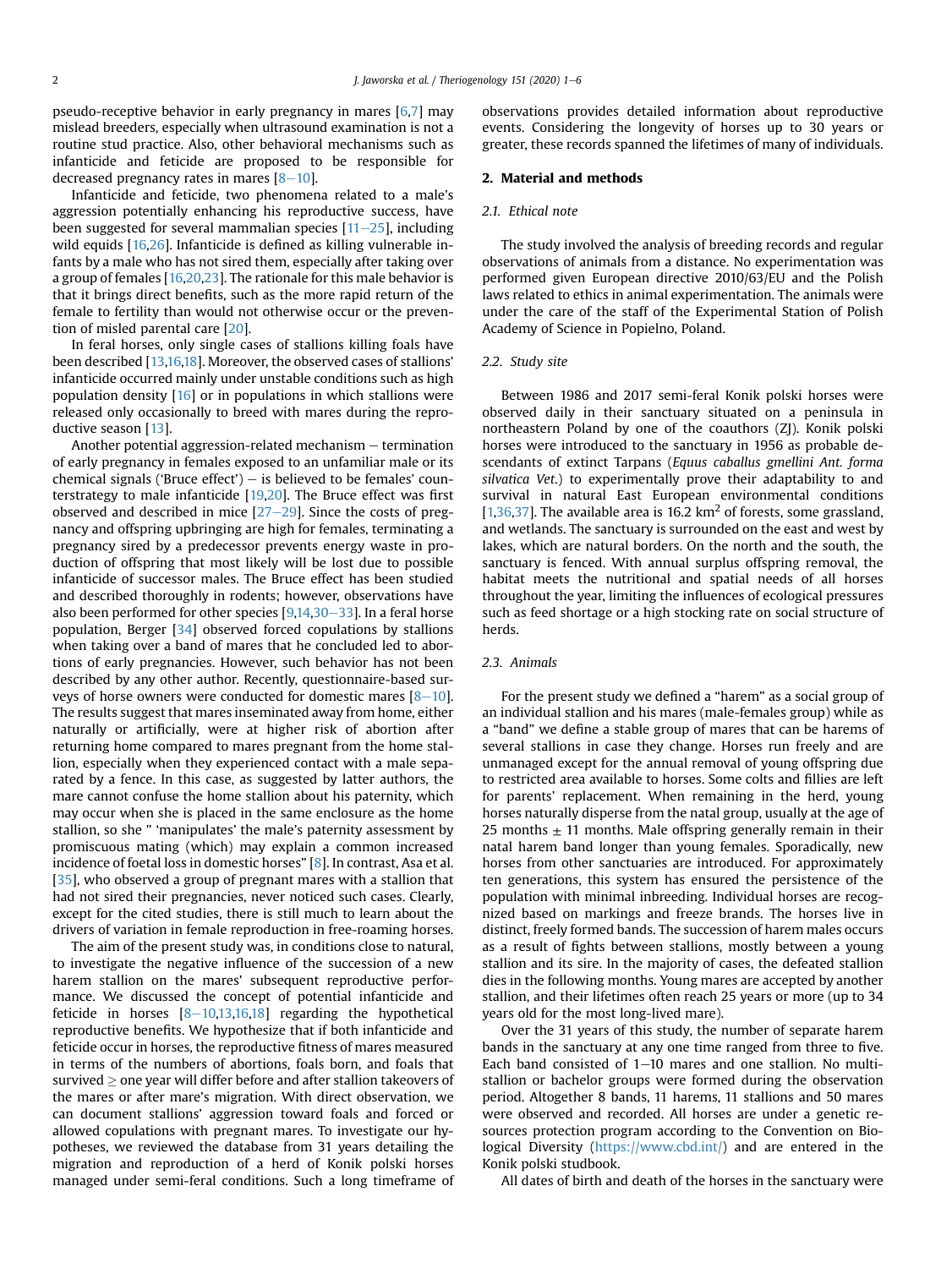recorded. Additionally, the dates of the introduction of new horses were noted. The parents were recorded for each newborn foal; additionally, the parentage was genetically confirmed in a laboratory certified by ISAG (International Society of Animal Genetics). There was no discrepancy in parentage assignment between the manager and genetic assessment. The records also included, for each group, all cases of harem stallion change resulting from a harem stallion death or fight, the assignment of mares to a given stallion and the migration of mares from the natal band (forced) and between bands as adults (voluntary). During monitoring, observed estrous signs, matings, changes in harem and band composition, and all cases of birth, and death were noted.

#### 2.4. Breeding records

Stallion change (SCH) is defined as a situation in which the stallion was succeeded by another one within the same group of mares or a mare had migrated (changed the harem voluntarily or as result of natal dispersal).

For each mare, the mare-seasons (MS), i.e. reproductive units (calendar years) in which a mare experienced a reproductive event (foaling, abortion, foal loss), was reviewed for the whole life or until 2017 (for dead and alive individuals, respectively). The death cause of individual foals was inspected for cases of infanticide (general necropsy for evidence of external and internal signs of physical abuse). Since the stallions changed usually for a group of mares, one SCH is reflected in a given MS of several mares.

To assess the effect of stallion change, mares' reproductive fitness per MS included the following outcomes (yes/no):

- $\cdot$  foal born live;
- barrenness (defined as no pregnancy in a given reproductive season)
- abortion (defined as pregnancy loss after the 40th day of pregnancy, only in cases in which we could see or find the fetus);
- reproductive success (foal raised to 1 year of age);

To assign reproductive indices to the above classification, we used the method based on conception-to-foaling duration (in days). To calculate the probable conception date, we assumed that first postpartum estrus (foal heat) occurred within  $8-14$  days and that pregnancy lasted 325 days [\[38\]](#page-5-19). First mating season of the maiden fillies was treated as MS0 and was not taken for calculations as its result could be observed the next year (season). Also, two mares with evident clinical signs of reproductive dysfunctions (throughout the observation period they got pregnant and gave birth only to two per 12 MS and six per 27 MS foals respectively) were excluded from the studied population since we focused on behavioral infertility only.

## 2.5. Statistical analyses

The effect of SCH on the probability of the occurrence of the reproductive event of mares (foals born alive, reproductive success, abortion, and barrenness per MS) was evaluated with the generalized linear mixed model (PROC GLIMMIX, SAS 9.4 Statistical Package). As the dependent variables have a binary outcome, a binary distribution and log link function were assumed. The marginal model included the classification variable (SCH) and the continuous variables (age of the mare and calendar year of reproductive event). Logit scale parameter estimates (coefficient, Co) and odds ratio (OR) were presented for foals born alive, reproductive success, abortion, and barrenness. Effect of age was reported as the mean probability (LSM  $\pm$  SE) of foals born alive, reproductive success, abortion, and barrenness. Effect of the increasing age of the

mare (by one year) to deliver live foals, reproductive success, abortion and barrenness was given in percent. The mare nested in band was considered a residual random effect with a compound symmetry covariance structure. A pseudo-likelihood estimation method and the empirical Sandwich estimates for the standard error of the fixed effects were used. Average number of foals born per mare was presented as mean  $\pm$  SD.

Data used for the calculations are presented in the Supplementary Material 1.

# 3. Results

# 3.1. Stallion changes

A total of 609 mare-seasons (MS) for 48 mares were recorded. In total, SCH in 10 harems were recorded. On average, a mare changed harem stallion  $0.8 \pm 1.0$  times (range: 0–3 times), and regarding whether the mare was dead or alive at the moment of database formation (2017)  $0.7 \pm 1.0$  and  $1.0 \pm 1.0$  times, respectively. Twentythree mares experienced no SCH, 25 experienced at least one SCH: 15 mares one SCH, 5 mares two SCH and 5 mares three SCH.

#### 3.2. Reproductive performance of mares

Altogether, 443 foals were born during the 31 years. No effect of calendar year upon reproductive efficiency: foal born alive  $(Co = 0.01, F = 0.33, P > 0.05)$ , barrenness  $(Co = -0.02, F = 1.31,$  $P > 0.05$ ), abortions (Co = -0.01, F = 0.12, P  $> 0.05$ ) and reproductive success (Co = 0.02, F = 0.40, P > 0.05) was stated. The majority (419) of foals survived either until their removal from the sanctuary (when the foals were approximately  $7-9$  months old) or at least until one year old in cases they remained in the sanctuary. Twentyfour foals died before 1 year of age due to congenital defects and/or disease (14 foals), natal isoerythrolysis (five foals), in accidents (two foals), and three were stillborn. The average number of foals born and raised per mare amounted to 9.0  $\pm$  6.7 and 8.6  $\pm$  6.3, respectively. Notably, within the observed timeframe and according to the age at database formation, some mares did not raise any or raised just one foal (eight very young or very old mares) and some raised 18 foals (five mares), with the most outstanding mare raising 24 foals.

#### 3.3. Stallion change and the reproductive performance of mares

During the breeding seasons in which the stallion changed, there were 26 MS when mares were pregnant and nine MS when mares were barren; in the cases of the other seven MS, we were not able to diagnose the pregnancy in investigated mares with 100% certainty. Out of these 26 pregnancies, there were 24 healthy foals born, one mare gave birth to a healthy foal that was killed in a car accident in its 1st week of life, and one mare aborted. This particular mare was 22 years old and had previous reproductive problems: she aborted the year before, and the aforementioned abortion (in approximately the 7th month of pregnancy) occurred three months after the band had been taken over by a new stallion.

The reproductive fitness of a mare in the season following SCH, as compared to socially stable seasons, did not differ for the probability of giving birth to live foal (SCH seasons:  $0.86 \pm 0.07$  vs. stable seasons:  $0.91 \pm 0.02$ , F = 0.81, P > 0.05; OR = 1.63), to abort  $(0.04 \pm 0.03 \text{ vs. } 0.03 \pm 0.01, \text{ F} = 0.45, \text{ P} > 0.05; \text{ OR} = 0.58)$ , to stay barren (0.10  $\pm$  0.05 vs. 0.06  $\pm$  0.02, F = 2.15, P > 0.05; OR = 0.52) or to have a reproductive success in a given season  $(0.79 \pm 0.07 \text{ vs.})$  $0.85 \pm 0.02$ , F = 0.79, P > 0.05; OR = 1.45).

Among 443 healthy foals, 28 were born in the harem of a new, succeeding stallion. All of these foals successfully reached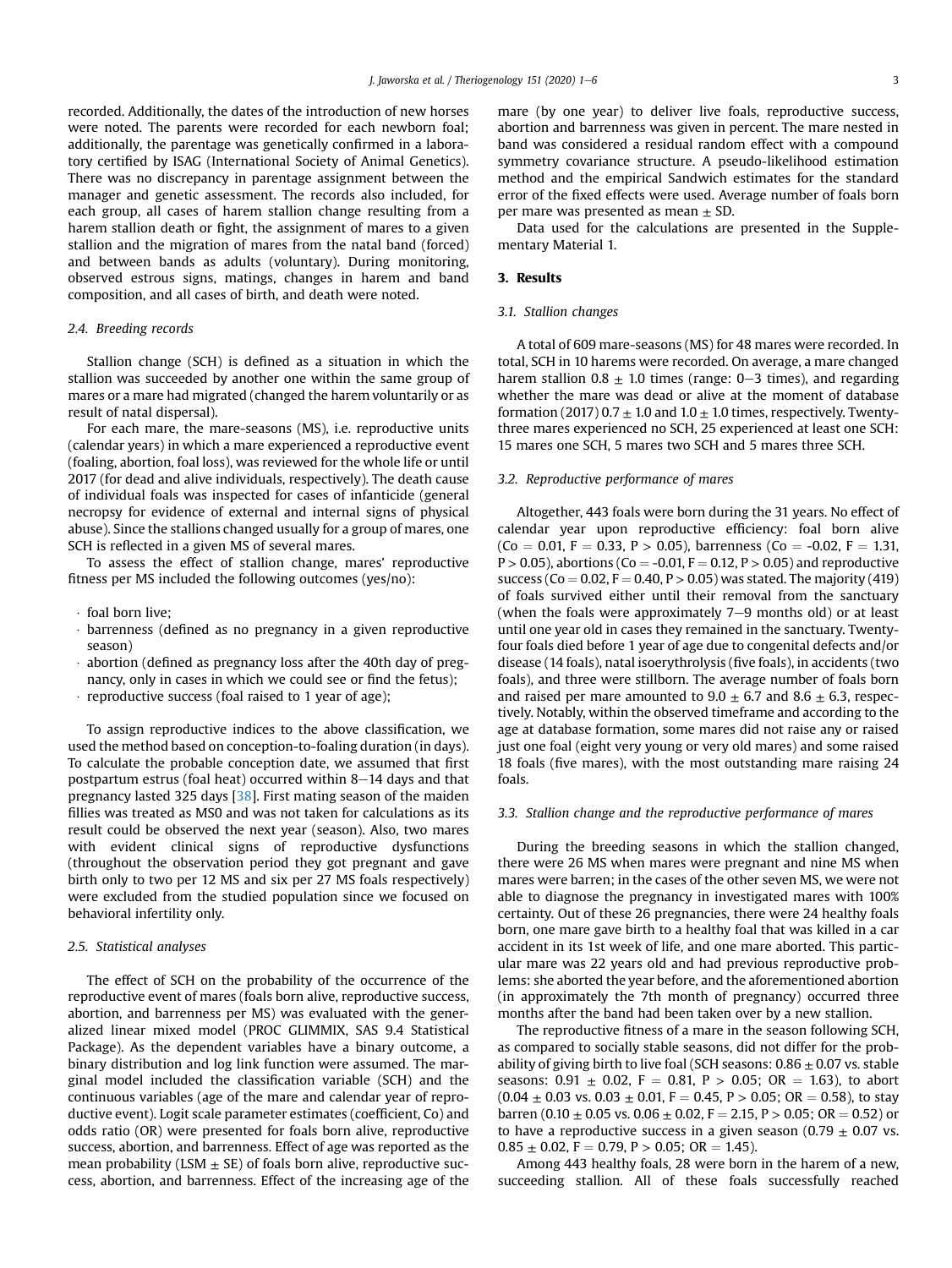adulthood. No forced copulations or copulations allowed by pregnant mares were ever witnessed. Additionally, no cases of stallion aggression toward pregnant mares or foals sired by other stallions were observed.

# 3.4. Age effect

Older females were more likely to stay barren ( $Co = 0.19$ ,  $F = 20.5$ , P < 0.0001), with chances increasing by 21% with each successive year; and less likely to give birth to a foal ( $Co = -0.13$ ,  $F = 12.0$ ,  $P < 0.0001$ , 13% decrease of chance), and rear a foal to one year of age ( $Co = -0.13$ ,  $F = 24.7$ ,  $P < 0.0001$ , 12% decrease of chance). The age did not affect the probability of abortions ( $Co = 0.04$ ,  $F = 1.31, P > 0.05$ ).

Detailed reports for the seven mares for which we were not able to classify the reproductive status at the moment of SCH is presented in Supplementary Table 1. Of these mares, five gave birth to a foal sired by a new stallion in the year following the stallion change.

## 4. Discussion

Our analyses showed that the seasonal reproductive fitness of observed mares was similar whether a mare experienced harem stallion change or not. An important factor challenging mare's reproduction was an advanced age. Since age is widely recognized as adversely affecting reproduction and has been extensively studied  $[39-44]$  $[39-44]$  $[39-44]$  $[39-44]$ , in the present work we focus on mechanisms of purported male-provoked subfertility in mares. The analysis of reproductive records of Koniks population does not support the hypothesis of the Bruce effect in semi-feral horses with two findings: infanticide as underlying cause of early pregnancy failure was never observed, and the negative effect of a stallion change on reproductive performance of mares was not detected.

#### 4.1. Male infanticide

It was proposed that the potential gains from infanticide are: using the neonate as a resource (i.e. as food), elimination of the potential competitor for resources, enhanced reproductive success of a partner and the "increased access for individuals of one sex for reproductive investment by the other sex at the expense of samesex competitors" [[12](#page-5-21)]. However, any of the suggested reasons, including the last one assumed as rationale for decreased reproductive performance in domestic mare  $[8-10]$  $[8-10]$  $[8-10]$  $[8-10]$  $[8-10]$ , was not observed in studied population.

Infanticide is believed to bring direct benefits to the male due to the faster return of the female to fertility [\[20,](#page-5-6)[23](#page-5-7)]. In the case of horses, mares start cycling within  $8-14$  days postpartum and remain fertile the entire breeding season [[45](#page-5-22)]. Thus, killing the newborn foal would not change the mare's fertility and might be pointless in terms of male's reproductive benefit. In contrast to lions and other animal species, for which infanticide may serve some biological functions and has been observed in nature  $[46-50]$  $[46-50]$  $[46-50]$ , no rationale for such a mechanism is evident neither in domestic horses under natural conditions nor in Przewalski horses after infanticide [[16](#page-5-4)].

Observations of Feh and Munkhtuya [\[16](#page-5-4)] showed that Przewalski mares whose foals were sporadically killed did not allow breeding with the infanticidal stallions. Therefore, these stallions did not gain any reproductive benefits from the infanticide, as has been postulated for other species. Since in wild equids males' incidental infanticide is observed towards unrelated but also related foals [\[16](#page-5-4)] a pathological social behavior rather than a reproductive strategy in horses was proposed as explanation [\[16](#page-5-4)]. Moreover, it can be hypothesized that wild equids, especially zebra, have a generally higher level of aggression, especially toward neonates [[51\]](#page-5-24) of own and other species like antelopes [\[52\]](#page-5-25). Importantly, no infanticide was confirmed by our study, as none of 443 foals was killed by a stallion over 30 years of observations; although the harassment of adults by other stallions present in the sanctuary and the succession of stallions occurred spontaneously, and the animals were free to choose sexual partners from available groups within the sanctuary. No attacks of a new stallion on newborn foals sired by the previous stallion or on any other foals were ever witnessed or confirmed with the necropsy of dead foals. In the observed population, twenty-eight foals were born after takeovers, and all of them successfully reached adulthood. Additionally, we observed that when these foals were left in the sanctuary, the stallion expelled unrelated immature horses as in case of own offspring as reported by other studies [[53](#page-5-26)]. Twenty-five years of daily observations of the University of Pennsylvania's semi-feral pony herd have shown that of 375 foals born into that herd, 66 neonates have been with harem stallions that were not their sire (McDonnell, personal communication). No infanticide or aggressive behavior of stallions to foals has been observed and detailed focal observations have similarly indicated no difference in parenting behavior of harem stallions toward sired and non-sired foals in their band (McDonnell, personal communication). In the studied population, the finding that no foals were lost due to male aggression compared to 24 foals lost for other reasons before 1 year of age, questions the hypothesis that mares have to employ any strategy to avoid foal loss due to possible infanticide  $[8-10]$  $[8-10]$  $[8-10]$  $[8-10]$ . Hitherto results on possible Bruce effect in domestic mares were based on questionnaires filled by owners of mares kept in stabling conditions  $[8-10,13,16,18]$  $[8-10,13,16,18]$  $[8-10,13,16,18]$  $[8-10,13,16,18]$  $[8-10,13,16,18]$  $[8-10,13,16,18]$  $[8-10,13,16,18]$  $[8-10,13,16,18]$  with no direct observation of the animals' behavior. Comparing to our results including regular inspection and behavior observations, we think that the question of whether females' reproductive counterstrategy to infanticide, i.e., the Bruce effect, has any biological rationale in domestic mares remains open and requires further research.

## 4.2. Bruce effect

Previous studies  $[8-10]$  $[8-10]$  $[8-10]$  $[8-10]$  imply that mares, similar to mice, may terminate pregnancy in the presence of a male that did not sire the fetus, especially when a female has not the direct access to the dominant male. The pregnancy rate was compared between mares mated or inseminated with home or unfamiliar stallions. The results suggest that when a mare was bred with an unfamiliar stallion and then kept in an enclosure adjacent to a home stallion or gelding, the probability of pregnancy termination was the highest. However, the distribution of factors between compared groups that undoubtedly influence the reproductive performance, such as age, detailed reproductive and veterinary history of mares, use of pregnancy diagnostic technique (palpation or ultrasound examination since the questionnaire reaches back to the 1980s, when the use of ultrasound was uncommon), possible differences in feeding, stage of pregnancy after returning home  $[8-10]$  $[8-10]$  $[8-10]$  $[8-10]$ , in which the placentation is one of the critical points [[54](#page-5-27)], or the method of insemination (natural or artificial, the latter often including hormonal treatment) [[8,](#page-5-2)[10\]](#page-5-28), were not given. In general, the pregnancy rate in domestically managed mares is approximately 60–69% per cycle [\[41,](#page-5-29)[55\]](#page-5-30). Factors influencing conception and embryo development, including the signal of maternal recognition of pregnancy, are still not elucidated in horses [[41,](#page-5-29)[53,](#page-5-26)[56\]](#page-5-31). Thus, without a scrutinized follow-up of the mare's reproductive history, behavior observations, and physiological and health status examinations, it may be difficult to interpret the results. A detailed analysis of the collected data yielded a large amount of relevant information in our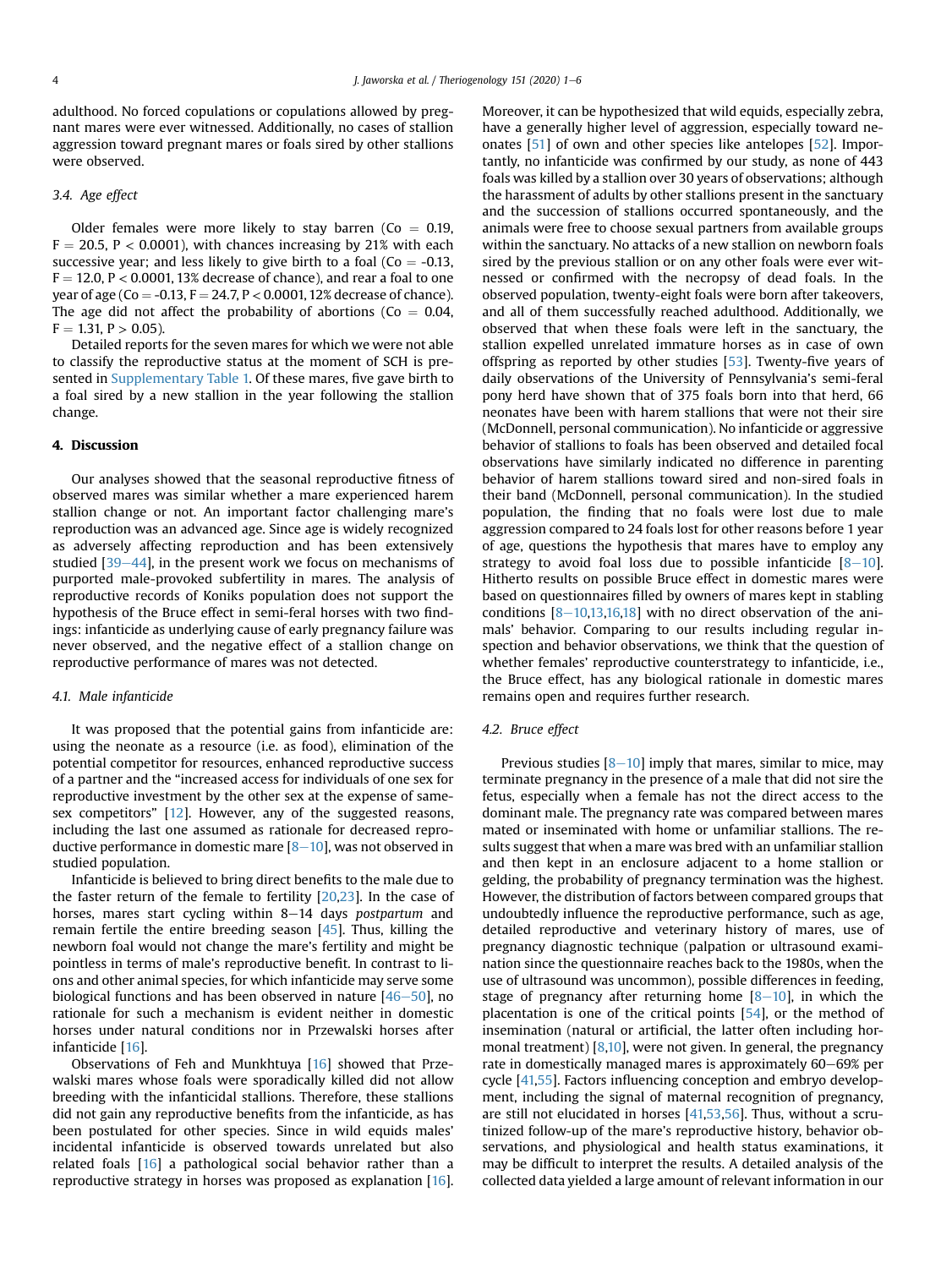study (Supplementary Table 1). The problematic cases (barrenness) following stallion change involved mare's congenital subfertility, advanced age, refusal to be mated by a son, poor post-winter condition and the refusal to be mated by a new stallion. Such information sheds additional light on the interpretation of potential causes of barrenness.

## 4.3. Misleading parental care

It has been proposed that mares manipulate their pregnancy status to avoid potential infanticide when not able to mislead a dominant male about his paternity [\[8\]](#page-5-2). In our study, three mares with evident reproductive problems, including serological incompatibility with the stallion, did not leave the harem to join a new stallion with whom they could improve the reproductive outcome. Based on this observation we speculate that mares may not be able to predict the outcomes of their pregnancies to counteract possible loss, and manipulate the pregnancy outcome.

We acknowledge that the only human intervention, the annual removal of almost all born offspring, may have disturbed the natural composition of groups present in the sanctuary. Thus, the distribution of males and females of different ages is not completely natural and may affect the outcomes of the present study. However, to our knowledge, there is actually no completely natural (feralised) domestic horse population that would not be managed somehow (by area restriction, surplus young removal or contraception) otherwise it leads either to overpopulation or unnatural reduction of fertility. The example of the catastrophic outcome of uncontrolled reproduction of horses in a reserve where unlimited reproduction on limited area resulted in deaths of over half of the animals, mostly from starvation [[57](#page-5-32)] shows that with no predators' harassment, present populations of feral horses have to be managed somehow in order to maintain the horses' welfare. It is proposed that feed availability is a probable reason for the formation of separate harems [[58](#page-5-33)]. Also, in polygynous ungulates, the sex ratio is expected to be biased toward females [\[53\]](#page-5-26) due to higher dispersal mortality of expelled males travelling to novel places in unrestricted areas. Nevertheless, the sanctuary area is limited, and the welfare of the horses is a priority, as a high stocking rate of horses would influence their behavior and condition. In such a case, the collected data might not reflect the natural behavior of horses but rather pathological one caused by shortages of food and space  $[4,16,59-61]$  $[4,16,59-61]$  $[4,16,59-61]$  $[4,16,59-61]$  $[4,16,59-61]$  $[4,16,59-61]$ .

We recognize that another issue which could potentially bias the results is the frequency of stallion changes. Available literatures as well as our own observations indicate that a harem stallion manages a group of mares as long as he is able to defend them from other stallions [[62](#page-5-35),[63](#page-5-36)]. This period may significantly differ from stallion to stallion because the factors such as feed and water availability, presence of other stallions, stallion's age, its qualities or random accidents may influence the leadership [\[52,](#page-5-25)[62](#page-5-35)[,63\]](#page-5-36). To our knowledge there is no reference research on average/routine feral stallion change and we believe that observational period of more than 30 years evidences for the first time how frequent changes of harem stallions are. Every SCH in our study occurred by defeating the predecessor harem stallion by the successor, that is as it has been reported for other feral populations. Hence, we think that the number of SCH in our study may reflect natural situation in feral equine population.

# 5. Conclusions

Due to the lack of incidents of infanticide and the lack of evidence that the presence of a new stallion leads to the termination of pregnancies sires by another stallion, our results suggest that the

Bruce effect is unlikely to be a biological strategy to reduce investment in pregnancy and prevent potential infanticide in horses. No benefits underlying such mechanism were evidenced in horses living in semi-feral groups. Thus, our findings do not support the concepts of both infanticide and feticide (the Bruce effect) in Equus caballus, as they did not occur and seemed to have no biological justification, as shown by our long-term studies involving semiferal horses. However, the limited number of closely monitored animals in feral groups, as well as subject-related research and contradictory results encourage further investigation of these phenomena in Equus caballus species.

# Funding

This work was supported by grant 2015/19/N/NZ5/00655 from the Polish National Science Center.

## Declaration of competing interest

We declare that there is no conflict of interest that could be perceived as prejudicing the impartiality of the research reported.

## CRediT authorship contribution statement

Joanna Jaworska: Conceptualization, Methodology, Investigation, Resources, Writing - original draft, Writing - review & editing, Formal analysis, Funding acquisition, Project administration. Zbigniew Jaworski: Conceptualization, Resources, Investigation, Validation. Sue M. McDonnell: Conceptualization, Writing - review & editing, Validation. Aleksandra Górecka-Bruzda: Conceptualization, Methodology, Software, Writing - original draft, Writing review & editing, Formal analysis, Supervision.

## Acknowledgments

We are highly grateful to Magdalena Sobczyńska PhD DSc for her help in the statistical part of this work.

#### Appendix A. Supplementary data

Supplementary data to this article can be found online at <https://doi.org/10.1016/j.theriogenology.2020.03.033>.

## Authors' contributions

JJ analyzed the data and wrote the manuscript. ZJ collected and analyzed the data. SMM contributed to the data analysis and manuscript preparation. AGB supervised the work and contributed to the data analysis and manuscript writing and preparation. All authors critically revised and approved the final version of the manuscript.

#### References

- <span id="page-4-0"></span>[1] [Jezierski T, Jaworski Z. Das Polnische Konik. Westarp Wissenschaften](http://refhub.elsevier.com/S0093-691X(20)30199-0/sref1) [Hohenwarsleben; 2008](http://refhub.elsevier.com/S0093-691X(20)30199-0/sref1).
- <span id="page-4-1"></span>[2] Benhajali H, Ezzaouia M, Lunel C, Charfi F, Hausberger M. Temporal feeding pattern may influence reproduction efficiency, the example of breeding mares. PloS One 2013;8(9). <https://doi.org/10.1371/journal.pone.0073858>.
- <span id="page-4-2"></span>[3] Rose BV, Firth M, Morris B, Roach JM, Wathes DC, Verheyen KLP, et al. Descriptive study of current therapeutic practices, clinical reproductive findings and incidence of pregnancy loss in intensively managed thoroughbred mares. Anim Reprod Sci 2018;188:74-84. [https://doi.org/10.1016/](https://doi.org/10.1016/j.anireprosci.2017.11.011) [j.anireprosci.2017.11.011](https://doi.org/10.1016/j.anireprosci.2017.11.011).
- <span id="page-4-3"></span>[4] [McDonnell SM. Reproductive behavior of stallions and mares: comparison of](http://refhub.elsevier.com/S0093-691X(20)30199-0/sref4) [free-running and domestic in-hand breeding. Anim Reprod Sci 2000;60:](http://refhub.elsevier.com/S0093-691X(20)30199-0/sref4)  $211 - 9$  $211 - 9$
- <span id="page-4-4"></span>[5] Malschitzky E, Pimentel AM, Garbade P, Jobim MIM, Gregory RM, Mattos RC.